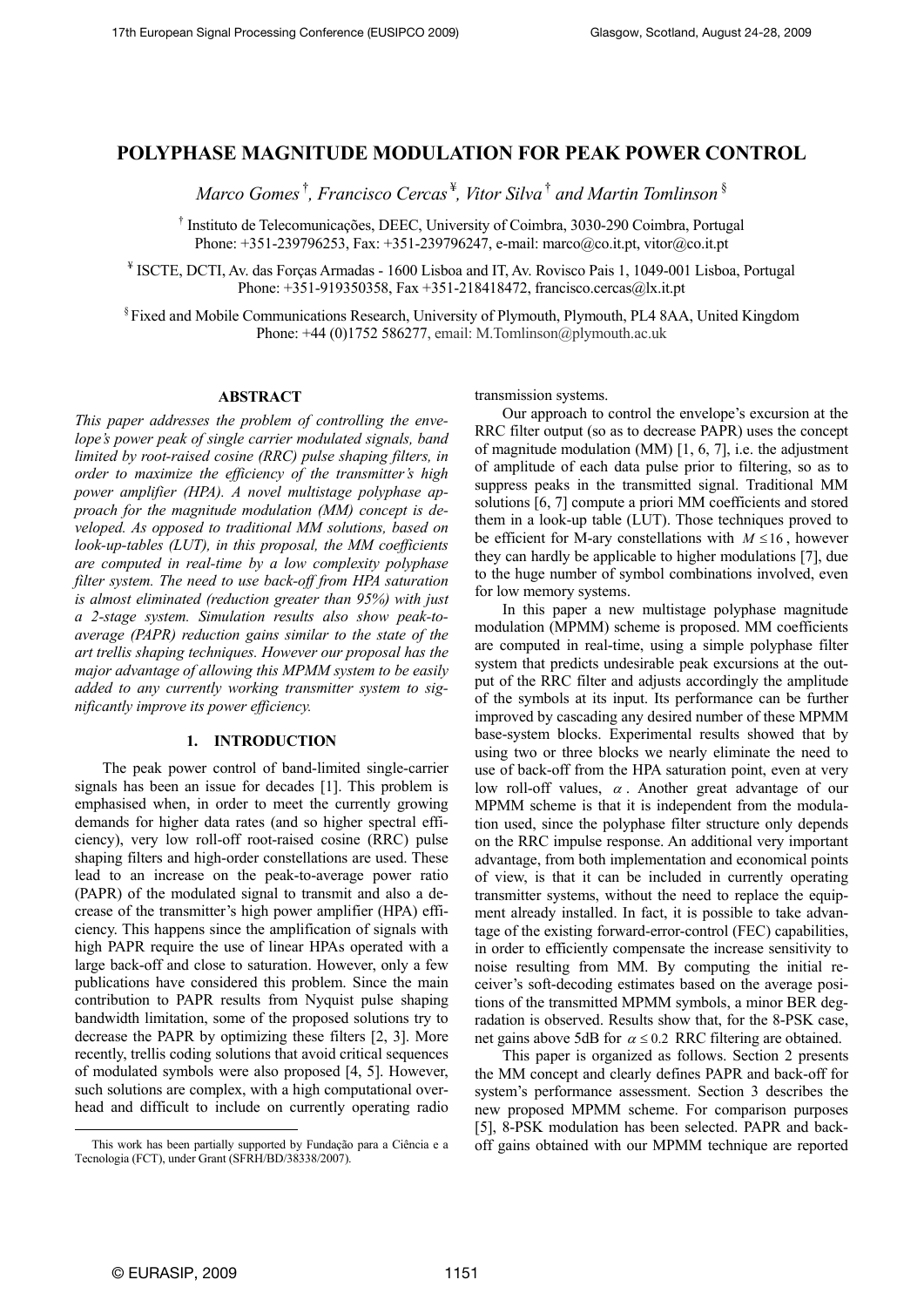in section 4. Finally, the main conclusions are summarized. Table 1. – Constellation PAPR Contribution.

# **2.** THE MAGNITUDE MODULATION PRINCIPLE  $\frac{M}{\beta}$

Fig. 1 illustrates the functional diagram and the basic building blocks of a typical digital communication transmitter system using the MM concept [6, 7]. The MM block adjusts the amplitude of each data pulse,  $s[n]$ , prior to RRC filterscheme of a MM system, where  $D$  past and future symbol ing, taking into account past and future symbols in its neighbourhood, always trying to suppress peaks from the transmitted signal,  $x[n] \in \mathbb{C}$ . Fig.1 also shows the generic neighbours of  $s[n]$  are considered in the computation of the best MM coefficient,  $m[n] \in ]0,1]$ , to apply to  $s[n]$ . The delay  $DT_{\text{symb}}$  introduced by the MM technique, with  $T_{\text{symb}}$  denoting the symbol duration time, is usually small. It depends on the time duration in which the RRC impulse response maintains significant non-zero amplitude values.



<span id="page-1-1"></span>Figure 1 – Generic transmitter system block diagram including MM.

Since the system is multirate, a better understanding of its behaviour is obtained by considering its different operating rates. So, we denote *Tsamp* as the sampling period at which the pulse shaping filter operates, which is related to symbol data period, according to  $L = T_{\text{symb}} / T_{\text{sample}}$ , with  $L \ge 2$ and  $L \in \mathbb{N}$ .

The equivalent complex digital baseband signal, after filtering, and prior to D/A conversion, is then given by:

$$
x[n] = \left[ \sum_{k} m[k]s[k]\delta[n - k] \right] * h[n], \qquad (1)
$$

where  $h[n]$  is the impulse response of the pulse shaping filter. Its PAPR is defined as

$$
PAPR = 10\log_{10}\left[\max\left|x[n]\right|^2\middle/E\left(\left|x[n]\right|^2\right)\right] \quad \text{(dB)}\,,\tag{2}
$$

and results from two main components:  $PAPR_{const}$  and  $PAPR_{\text{rec}}$ , due to the constellation and the RRC filter, respectively.

<span id="page-1-0"></span>Denoting the *M* symbols of an M-ary constellation by  $S_n$ , with  $n = 1, \dots, M$ , the *PAPR*<sub>const</sub> contribution only depends on its geometry and is given by:

$$
PAPR_{const} = 10\log_{10}\left[\frac{\max_{n=1,\cdots,M}|S_n|^2}{\frac{1}{M}\sum_{n=1}^M|S_n|^2}\right] \quad (dB).
$$
 (3)

<span id="page-1-2"></span>It is clear from [\(3\)](#page-1-0) that *PAPR*<sub>const</sub> is null for constant amplitude constellations, such as M-PSK. However, for higher order modulations, it contributes with a nonnegligible value to the total PAPR value, as is shown in Table 1. In practice, the HPA should be able, at least, to handle  $PAPR_{const}$ , i.e., if the multirate pulse shaping system ( $L$  upsampler followed by filter  $h[n]$ ) has unitary power gain, then maximum amplitude symbols at the output of modula-

| M-PSK                                    | $16-APSK(a)$                                                                                                                         |        | $16$ -OAM $32$ -APSK(b) | $32-OAM$         | 64-OAM           |  |  |  |  |  |  |
|------------------------------------------|--------------------------------------------------------------------------------------------------------------------------------------|--------|-------------------------|------------------|------------------|--|--|--|--|--|--|
| $0$ dB                                   | 1.1 dB                                                                                                                               | 2.6 dB | $2.1 \text{ dB}$        | $2.3 \text{ dB}$ | $3.7 \text{ dB}$ |  |  |  |  |  |  |
|                                          | a. 16-APSK DVB-S2 constellation with $\gamma = 3.15$<br>b. 32-APSK DVB-S2 constellation with $\gamma_1 = 2.84$ and $\gamma_2 = 5.27$ |        |                         |                  |                  |  |  |  |  |  |  |
| Table 2. – PAPR of an RRC digital filter |                                                                                                                                      |        |                         |                  |                  |  |  |  |  |  |  |

| Roll-off 0.15 0.2 0.25 0.3 0.35 0.4 0.45 0.5      |  |  |  |  |  |
|---------------------------------------------------|--|--|--|--|--|
| PAPR (dB) 6.45 5.93 5.15 4.53 4.07 3.64 3.41 3.40 |  |  |  |  |  |
|                                                   |  |  |  |  |  |

tor (Fig. 1) should suffer no distortion if they are directly fed at the HPA input. So, and denoting the maximum amplitude of a modulated symbol by *A*, i.e.,  $A = \max_{n=1,\dots,K} |S_n|$ , under  $x[n]$ , prior to high power amplification, is defined as: ideal DAC operation, the back-off to be applied to the signal

*Back-off* = 
$$
10\log_{10}(\max |x[n]|^2 / A^2)
$$
 (*dB*). (4)

ing, *PAPR*<sub>rc</sub>. In order to limit the bandwidth of the transmitlated signal,  $s[n]$ , is usually filtered by a linear phase RRC The major contribution to PAPR is due to pulse shapted signal without inter-symbol interference (ISI), the modufilter,  $H(z)$ . This limitation in the frequency domain results filter whose impulse response spreads over 2N symbol inin undesirable envelope variations in the time domain. Let's assume, without loss of generalization, a type I FIR RRC tervals,  $T_{\text{symb}}$ , given by:

$$
H(z) = \sum_{n=0}^{2NL} h[n] z^{-n} \quad \text{with} \quad h[n] = h[2NL - n]. \tag{5}
$$

The filter contribution,  $PAPR_{rrc}$ , is evaluated as  $\left[\begin{array}{cc} 2N & 2 \end{array}\right]$ 

$$
PAPR_{\text{rec}} = 10\log_{10}\left[\frac{\max\limits_{i=0,\cdots,L-1}\left(\sum\limits_{n=0}^{2N} |h[nL+i]| \right)^{2}}{\frac{1}{L}\sum\limits_{n=0}^{2NL} |h[n]|^{2}}\right] (dB), \quad (6)
$$

and can be much higher than *PAPR*<sub>const</sub>, as shown in Table 2, for roll-off values in the range of interest,  $\alpha \in [0.15; 0.35]$ . this undesirable  $PAPR_{rrc}$  contribution. The main goal of our MM technique is, therefore, to cancel

## **3. POLYPHASE MAGNITUDE MODULATION**

The polyphase decomposition of the RRC filter,  $H(z)$ , is tion, we consider that  $H(z)$  is given by [\(5\)](#page-1-1) and that overbehind the idea of a LUT-less MM approach. In Fig. 2(a) we present a *k*-stage MPMM system, followed by the polyphase representation of the RRC filter. Each stage incrementally adjusts the symbols' amplitudes, in order to optimize the excursion at the RRC's output. Without loss of generalizasampling,  $L$ , is even. Similar developments for a type II filter or an odd *L* can, easily, be inferred.

Pulse shaping can be performed at symbol rate using the polyphase scheme of Fig.  $2(a)$ , with

$$
E_i(z) = \sum_{n=0}^{2N} e_i[n]z^{-n} = \sum_{n=0}^{2N} h[nL + i + \lambda]z^{-n}, \qquad (7)
$$

considering the required zero padding as show in Fig. 4 and where  $\lambda \in \mathbb{Z}$  is the filter decomposition phase offset.

The output  $x[n]$  is given by one of the polyphase filters' output, at instant  $n_0 = \lfloor n/L \rfloor$ , since

$$
x[n] = y_{(n \bmod L)} \Big[ \lfloor n/L \rfloor \Big]. \tag{8}
$$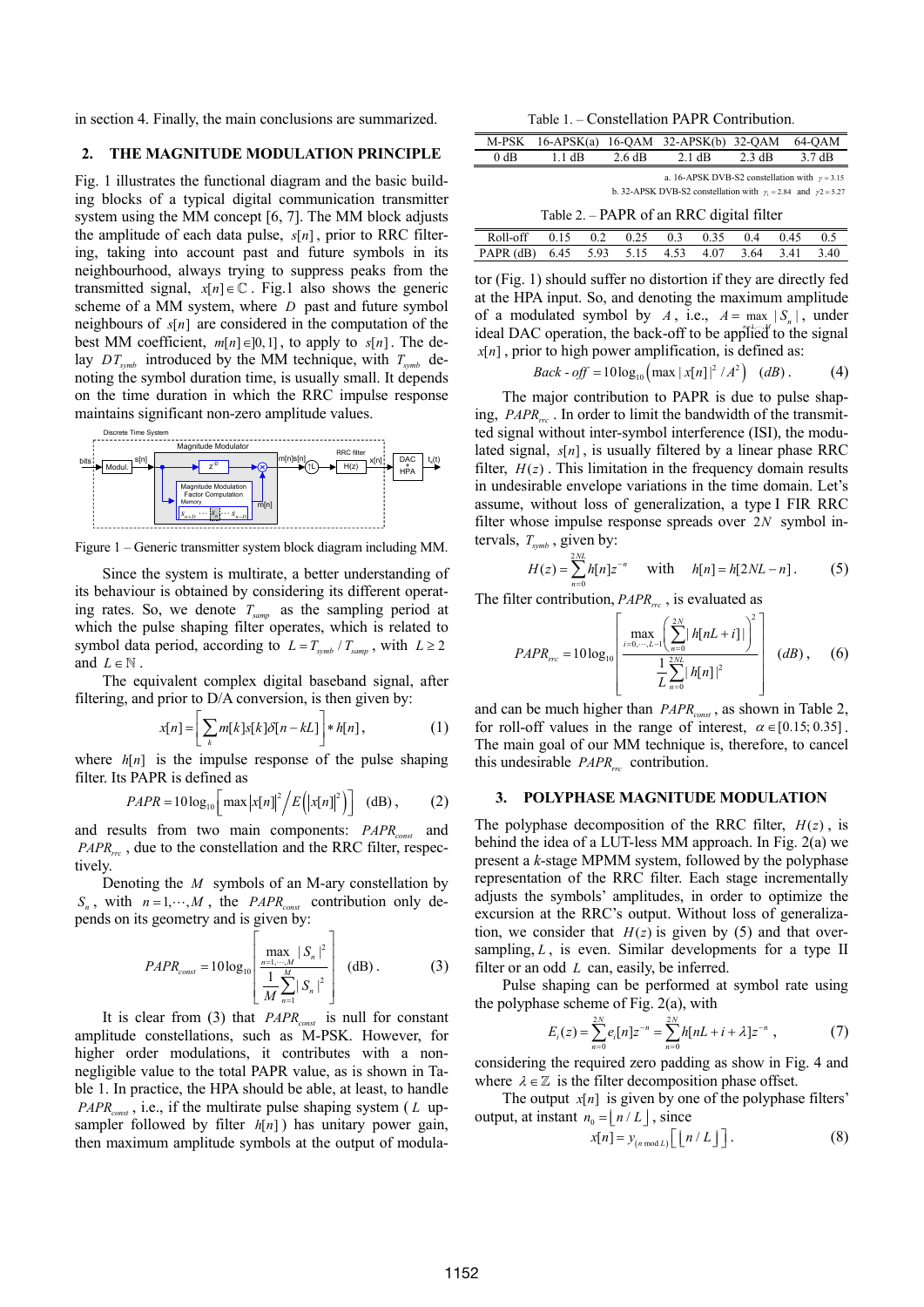<span id="page-2-0"></span>All outputs  $y_i[n_0]$ , with  $i = 0, \dots, L-1$ , depend on the same set of inputs symbols  $s[k]$ , with  $k = n_0 - 2N, \dots, n_0$ , since

$$
y_i[n] = \sum_{k=0}^{2N} e_i[k]s[n-k].
$$
 (9)

The MPMM principle consists in computing the best MM coefficient to apply in symbol  $s[n_0]$ , so as to guarantee that  $|x[n]| \leq A$ . This takes into account the RRC output samples, at those sampling instants, for which  $s[n_0]$  most contributes. Once the energy of the impulse response  $h[n]$  is centred around sample  $NL$ ,  $s[n_0]$  is, according to [\(8\)](#page-1-2) and [\(9\),](#page-2-0) the most relevant symbol to the RRC output excursion,  $x[n]$ , during the interval  $[(n_0 + N - 0.5)L; (n_0 + N + 0.5)L]$ , as shown in Fig. 3. Based on this premise, we have developed the system of Fig. 2(a), considering polyphase decomposition with  $\lambda = -L/2$ , as sketched in Fig. 4. The system adjusts the amplitude of symbol  $s[n_0]$  in order to control the output excursion of all polyphase filters  $E_i(z)$  at sampling instant  $n_0 + N$  (Fig.3), so as to guarantee that  $|y_i[n_0 + N]| \leq A$ . The impulse responses of FIR filters  $G_{0i}(z)$  and  $G_{1i}(z)$  are obtained directly from  $e_i[n]$  and they are defined as

$$
g_{0i}[n] = \begin{cases} e_i[n] & , 0 \le n \le N \\ 0 & , \text{otherwise} \end{cases}
$$
 (10)

$$
g_{1i}[n] = \begin{cases} e_i[n+N+1] & , 0 \le n \le N-1 \\ 0 & , \text{otherwise} \end{cases} . \tag{11}
$$

<span id="page-2-3"></span><span id="page-2-2"></span>For a better understanding and without loss of generality, we will focus our attention in Fig. 2(b), which depicts a single branch of the MPMM system. When magnitude modulation is used, [\(9\)](#page-2-0) is written as

$$
y_i[n] = \sum_{k=0}^{2N} e_i[k]m_i[n-k]s[n-k], \qquad (12)
$$

where  $m_i[n]$  is the sequence of MM coefficients which control the output peak power of polyphase filter  $E_i(z)$ .

Basically, the system tries to anticipate the output of  $E_i(z)$  at each instant  $n_0 + N$  and, accordingly, it computes the MM factor  $m_i[n_0]$  to apply into  $s[n_0]$ , the input sample that most contributes to the output  $y[n_0 + N]$ . Each MPMM stage system introduces a small delay of  $NT_{symb}$  during transmission. When computing  $m_i[n_0]$ , coefficients  $m_i[n_0 - k]$ , with  $k = 1, \dots, N$ , are already known (past symbols relative to  $s[n_0]$ ), although nothing is known about the MM values that will magnitude modulate symbols  $s[n_0 - q]$ , with  $q = -N, \dots, -1$  (future symbols relative to  $s[n_0]$ ). In order to avoid excessive time variation of the average power of the signal after pulse shaping, we have assumed that future symbols should be MM as,

$$
m_i[n_0 - q] \approx m_i[n_0],
$$
 for  $q = -N, \dots, -1$ . (13)

<span id="page-2-1"></span>Considering equality in equation [\(13\)](#page-2-1), a non-negative  $f(·)$ function (see Appendix) is defined so as to guarantee (14).



Figure 2 – Polyphase magnitude modulation scheme for controlling the signal's excursion at the RRC output. (a) Global MPMM system followed by an RRC filter block. (b) Detailed MPMM branch.



Figure 3 – Controlling the output around sample  $n_0 + N$ , within a range of *L* samples.

The procedure just described computes the magnitude modulation factor  $m_i[n]$ , that multiplies each symbol  $s[n]$ , in order to limit the excursion at the output of a particular filter  $E_i(z)$ . However,  $m[n]$  has to be unique and has to guarantee that  $|y_i[n]| \leq A$  at the output of all filters  $E_i(z)$ (with  $i = 0, \dots, L-1$ ). We have solved this problem by multiplying each symbol  $s[n]$  by the most restricted factor, i.e., by computing

$$
m[n] = \min_{i=0,\dots,L-1} (m_i[n]). \tag{15}
$$

$$
\left| y_{i}[n_{0} + N] \right| \leq A \Leftrightarrow \left| \sum_{k=0}^{2N} e_{i}[k]m_{i}[n_{0} + N - k]s[n_{0} + N - k] \right| \leq A \Leftrightarrow \left| m_{i}[n_{0}] \sum_{k=0}^{N} e_{i}[k]s[n_{0} + N - k] + \sum_{k=N+1}^{2N} e_{i}[k]m_{i}[n_{0} + N - k]s[n_{0} + N - k] \right| \leq A
$$
  

$$
\Leftrightarrow \left| m_{i}[n_{0}] \sum_{k=0}^{N} g_{0i}[k]s[n_{0} + N - k] + \sum_{k=0}^{N-1} g_{1i}[k]m_{i}[n_{0} - k - 1]s[n_{0} - k - 1] \right| \leq A \Leftrightarrow \left| m_{i}[n_{0}]a_{i}[n_{0} + N] + b_{i}[n_{0} + N] \right| \leq A
$$
  

$$
\Rightarrow m_{i}[n_{0}] = f(A, a_{i}[n_{0} + N], b_{i}[n_{0} + N])
$$
 (14)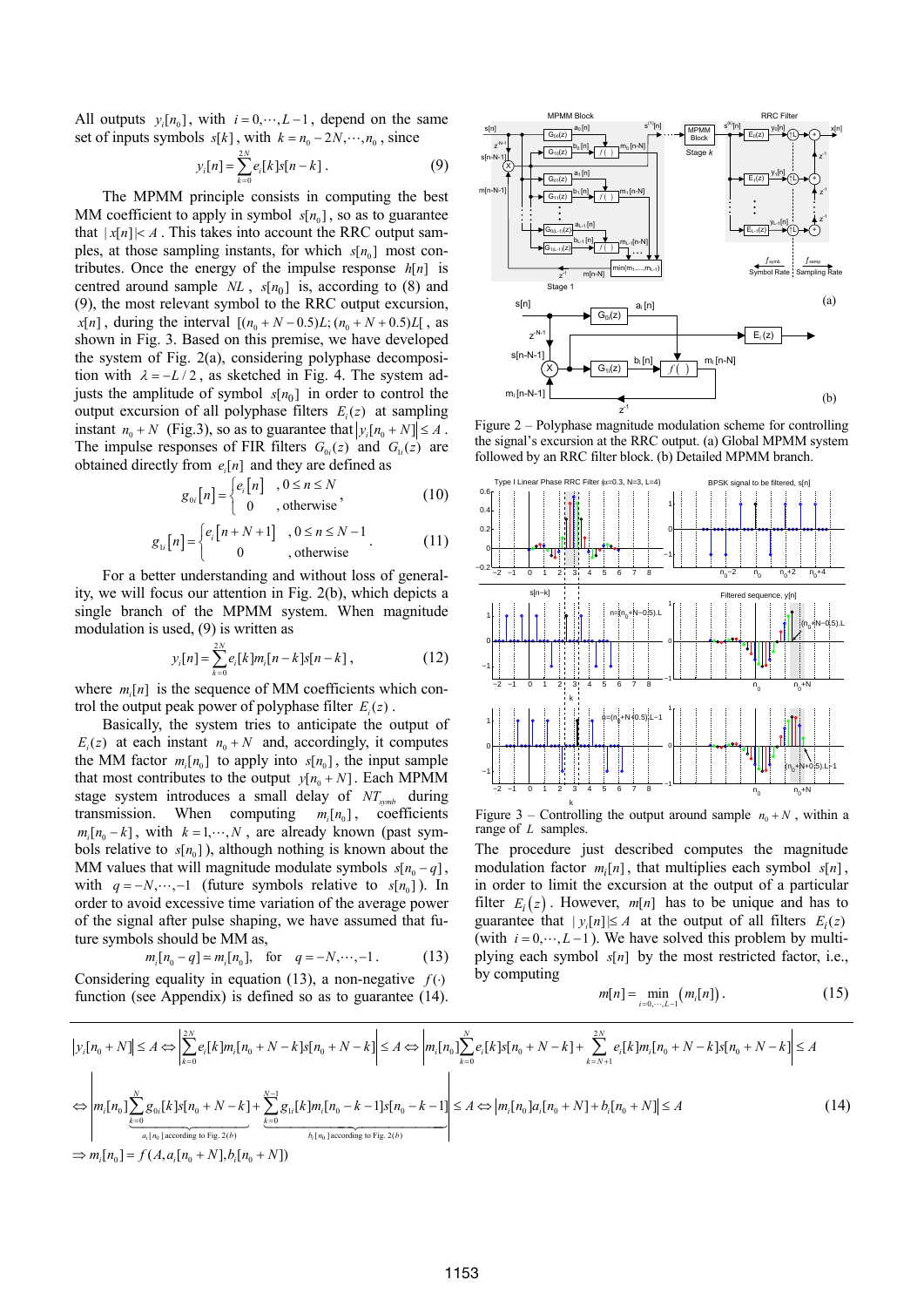![](_page_3_Figure_0.jpeg)

Figure 4 – MPMM component filters,  $g_{0x}[n]$  and  $g_{1x}[n]$ , for polyphase decomposition with phase-offset,  $\lambda = -L/2$ .

However, a further improvement on  $m[n]$  has to be done, since the equality condition in [\(13\)](#page-2-1) is only assumed when computing  $m[n_0]$ . When MM coefficient,  $m[n_0 + 1]$  is greater than  $m[n_0]$ , condition  $|y_i[n_0 + N]| \le A$  doesn't hold. However, since symbol  $s[n_0+1]$  is more relevant to output  $y_i[n_0 + N + 1]$  than  $y_i[n_0 + N]$ , there must be a compromise for  $m[n_0 + 1]$ , that does not decrease  $y_i[n_0 + N + 1]$  too much (which would be undesirable) and still guarantees that restriction  $|y_i[n_0+N] \le A$  is only slightly violated. A simple procedure to accomplish this was found by using the following time variant filter: *m n*

$$
n[n+1] > m[n] \Rightarrow m^{n}[n+1] = (m[n+1] + m[n]) / 2. (16)
$$

## **4. SIMULATION RESULTS**

 $x[n]$  and in the required back-off to drive HPA close to satu-This section reports reduction gains obtained in the PAPR of ration. The MPMM method was simulated for typical M-ary constellations (i.e. OAM, PSK, APSK) with  $M \leq 32$  and RRC filters [8] with  $\alpha \in [0.1; 0.5]$ . For comparison purposes with the trellis PAPR reduction technique [5], and also due to space limitations, we illustrate in Fig. 5 and Fig. 6 simulation results only for the 8-PSK case, using the same filter conditions of [5].

Fig. 5(a) shows the complementary cumulative distribution function (CCDF) for the PAPR of the transmitted signal, as well as the required back-off, with and without our new MPMM technique, for the very demanding case of  $\alpha$  = 0.1 RRC filtering. As previously mentioned, *PAPR*<sub>const</sub> is null for constant amplitude constellations, so without MM, the back-off equals the signal PAPR. This equality holds for a 8-PSK trellis shaping [5], given that the symbol's power is preserved. Results from Fig. 5(a) show that the MPMM technique produces a significant reduction, as desired, of the signal's dynamic range. The MPMM PAPR is similar to the trellis shaped method [5], but requires a much lower back-off. This means that, in practice, when restricting the maximum power at the HPA input, the power of a considerable number of MM transmitted symbols is much higher than in [5], where all symbols are transmitted with the same power, although both methods transmit the same average power. Though not obvious, this provides a major advantage: it minimizes degradation of bit error rate (BER) performance and so, it doesn't imply a reduction on the transmitted information rate. By applying this MPMM technique to current radio transmission systems on service, it is possible to take advantage of their systems' FEC capabilities to efficiently compensate the increased sensitivity to noise resulting from MM. This means that no further error control protection is required, so the link's information rate and the quality of service are preserved. Contrarily, the trellis technique [5] requires constellation redundancy, needing 1-bit (only for shaping control) per transmitted symbol, to achieve the better performance. Thus, as opposed to our technique, that method reduces the information rate of 8-PSK signalling by 2/3 , corresponding in practice to the information rate of a 4-ary constellation.

Fig. 5(b) shows the performance of the proposed MPMM scheme on the AWGN channel. Initial receiver's soft-decoding estimates (SDE) should take into account the symbol displacement statistics due to MM. A simply way to accomplish this, without changing the existing receivers, is to compute those estimates based on the expected average MM constellation (EAC). Fig. 5(b) shows that, for both codes, the BER performance loss is less than  $0.5$  dB at  $BER = 10^{-6}$ , considering a 3-stage MPMM scheme. Since the back-off reduction at CCDF= $10^{-5}$  is 5.8 dB, the power efficiency of the system is improved by more than  $5.3 \text{ dB}$ , when compared to the non-MM case. Note that, although using different codes, the performance is similar.

use back-off is reduced by almost 95%. When considering off and PAPR reduction gains at CCDF =  $10^{-5}$ . Note that the Fig. 5(a) also shows that, with just 2-stages, the need to 3-stages, it almost vanishes. The same fact is observed for different roll-off factors, as shown in Fig. 6, that plots backreduction on PAPR decreases for high roll-off values, although the need to use back-off is completely eliminated. This observation is easily understandable, considering the